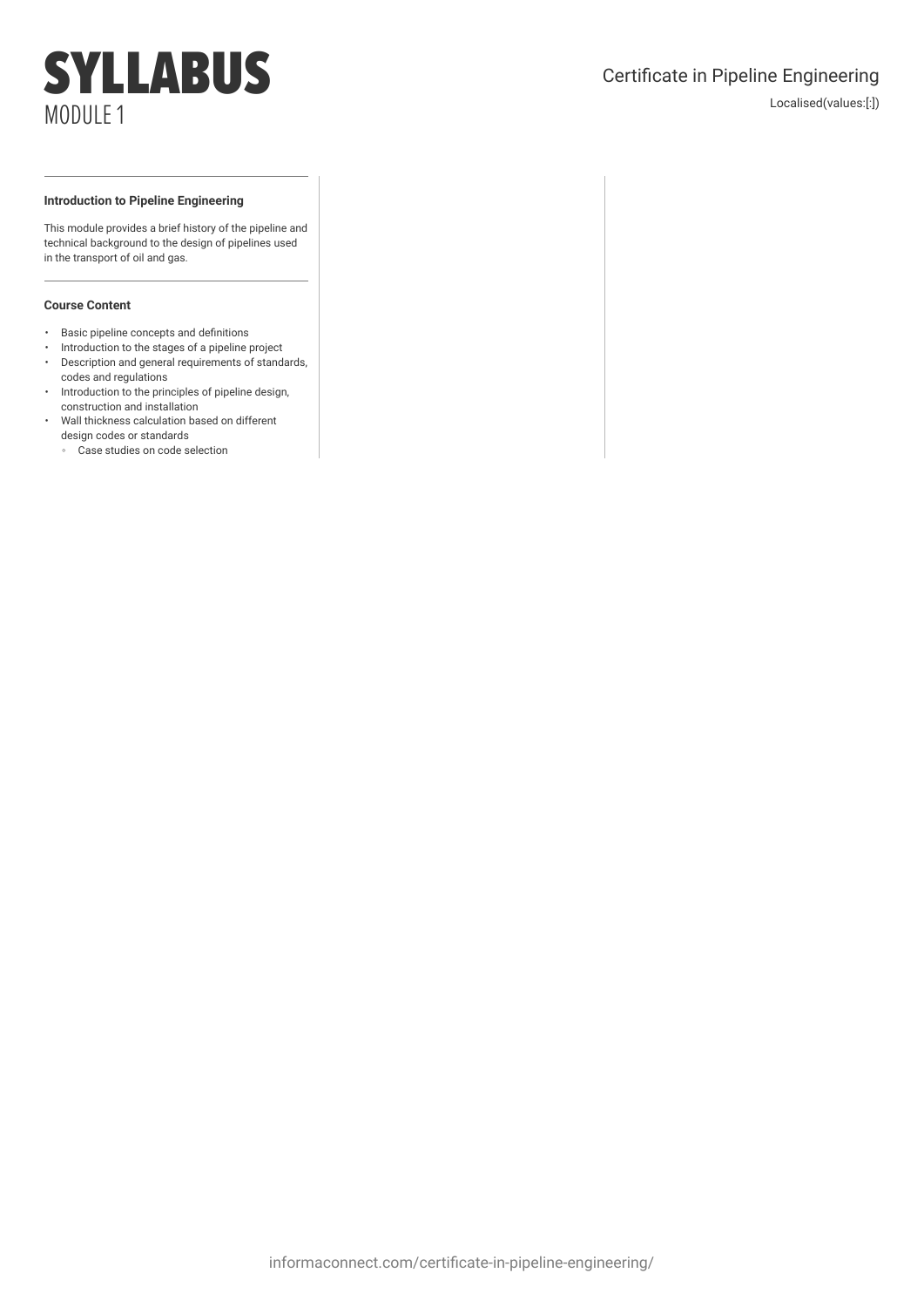## Certificate in Pipeline Engineering

Localised(values:[:])

### **Material Selection and Corrosion Control**

The objective of this module is to provide an overview of the material selection process for pipeline fabrication, as well as the method for controlling pipeline corrosion during the pipeline lifecycle.

- Introduction to material science including the properties of steel and other materials used for pipeline fabrication
- Process of pipeline material selection, including code/standard requirements Case study
- Manufacturing process, including welding standards, procedures and non-destructive testing (NDT) techniques for qualifications
- Introduction to corrosion, including definition of the corrosion phenomenon and chemical principles
- Types of internal and external corrosion • Method to prevent or mitigate corrosion in
- pipelines
- How corrosion allowance is determined or selected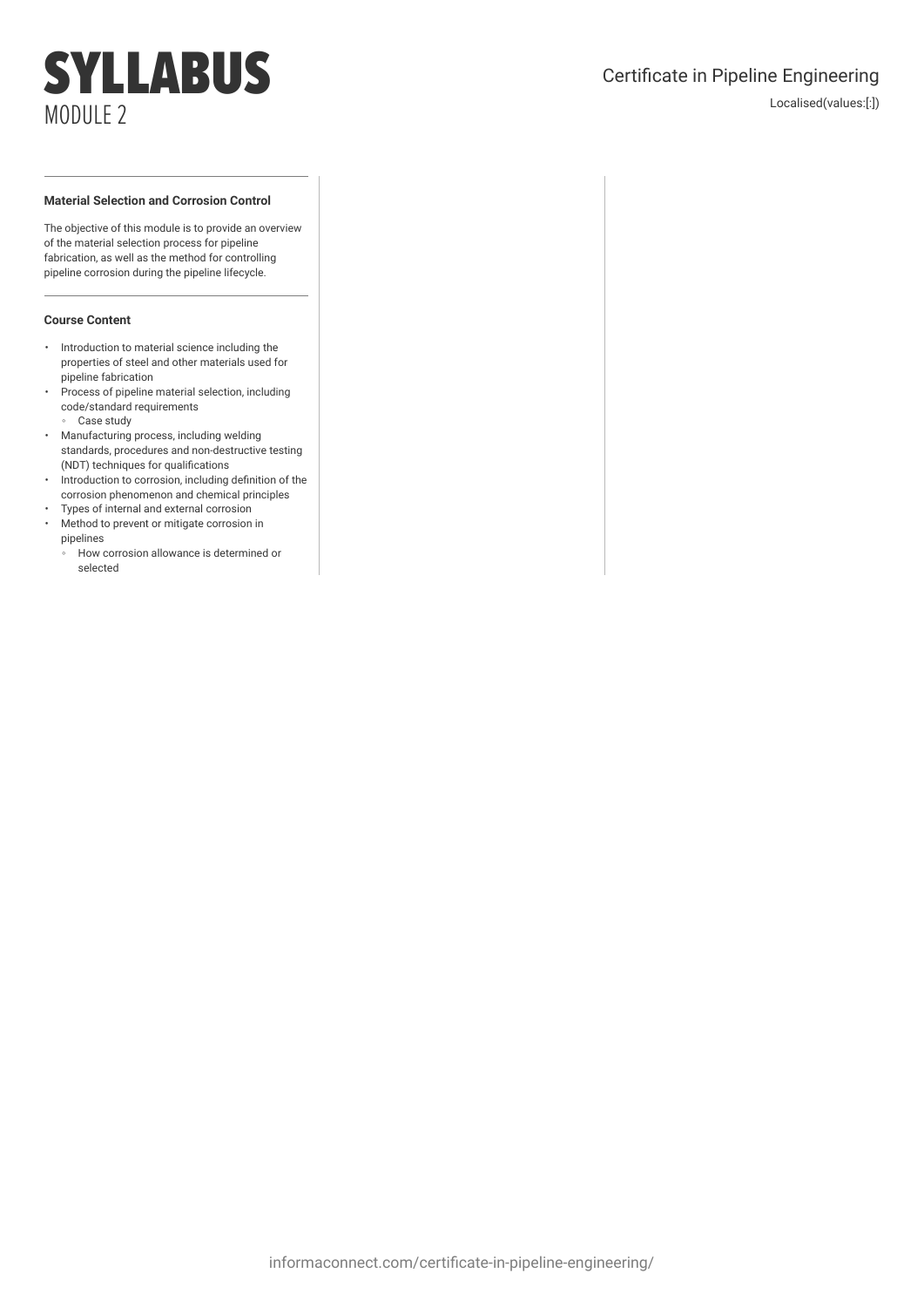## Certificate in Pipeline Engineering

Localised(values:[:])

### **Pipeline Design, Installation and Construction**

This module introduces the participant to the design of onshore and offshore pipelines, the different stages of pipeline construction and the pipeline installation methods.

- Introduction to different approaches of pipeline design for offshore and onshore
	- Definition of safety and reliability factors
	- Codes
	- Standards
	- Recommended practices
- Introduction to the different pipeline configurations, including pipe-in-pipe, bundles, etc
- Introduction to flexible pipelines principles and concepts
- Introduction to hydrodynamics around offshore pipelines, including the definition of the different wave theories: current and prediction of the forces acting on an offshore pipeline
- Stress assessment of pipelines, including definition of stress on pipelines and an introduction to fatigue analysis
- Stages of pipeline construction
	- Hydro-testing
	- Commissioning operations
	- Procurement
	- Quality assurance
- Methods of onshore and offshore pipeline installation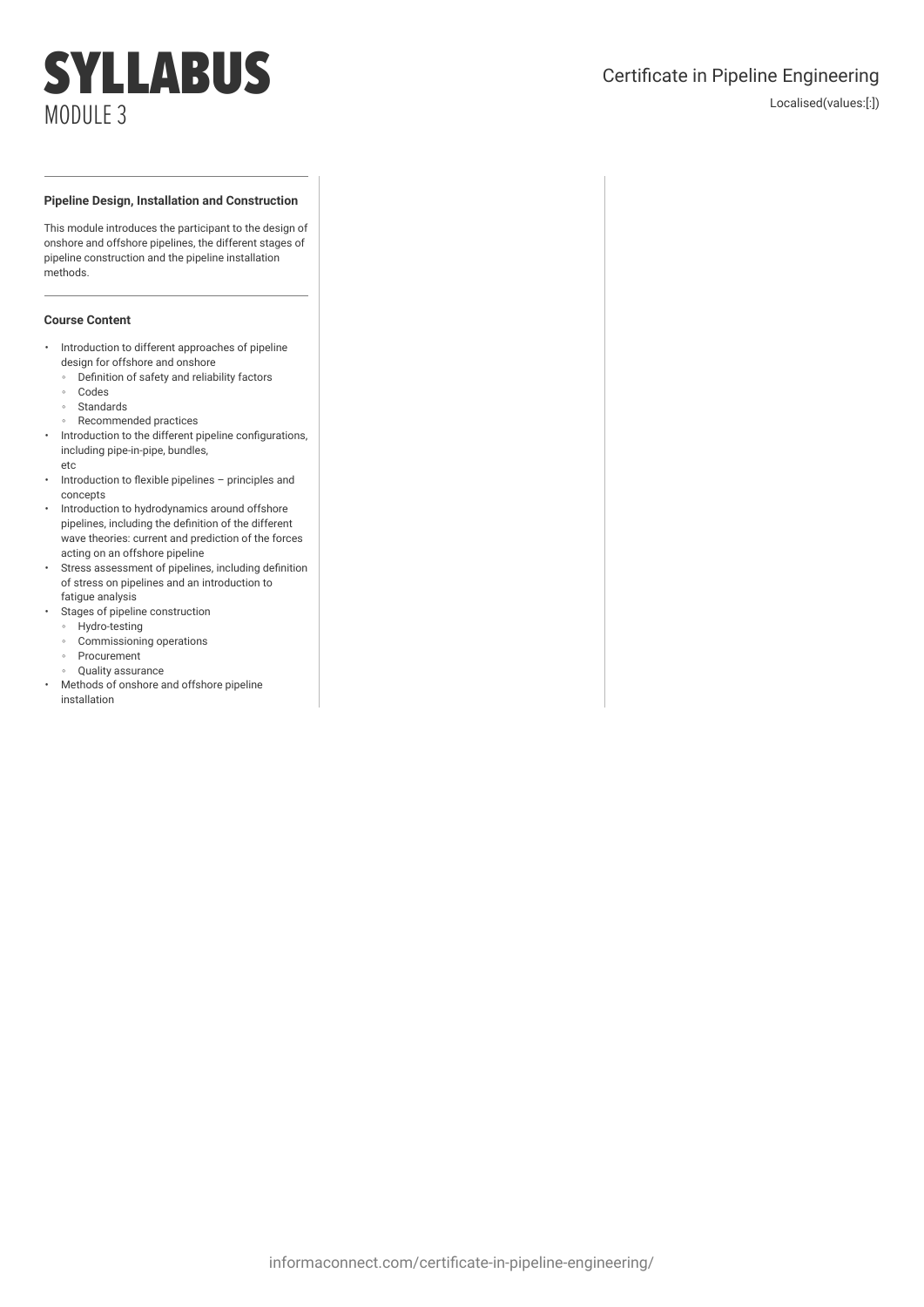## Certificate in Pipeline Engineering

Localised(values:[:])

#### **Pipeline Hydraulic Analysis**

The aim of this module is to provide the participant with the flow/hydraulic principles associated with pipelines.

- Thermodynamic principles and flow properties of the different flow transported by pipelines
- Basic flow calculations for gases, liquids and multiphase pipelines
- Problems caused by changes in flow condition during the pipeline's operations (wax and hydrate formation, etc)
- Case studies on prevention • Exercise on flow calculations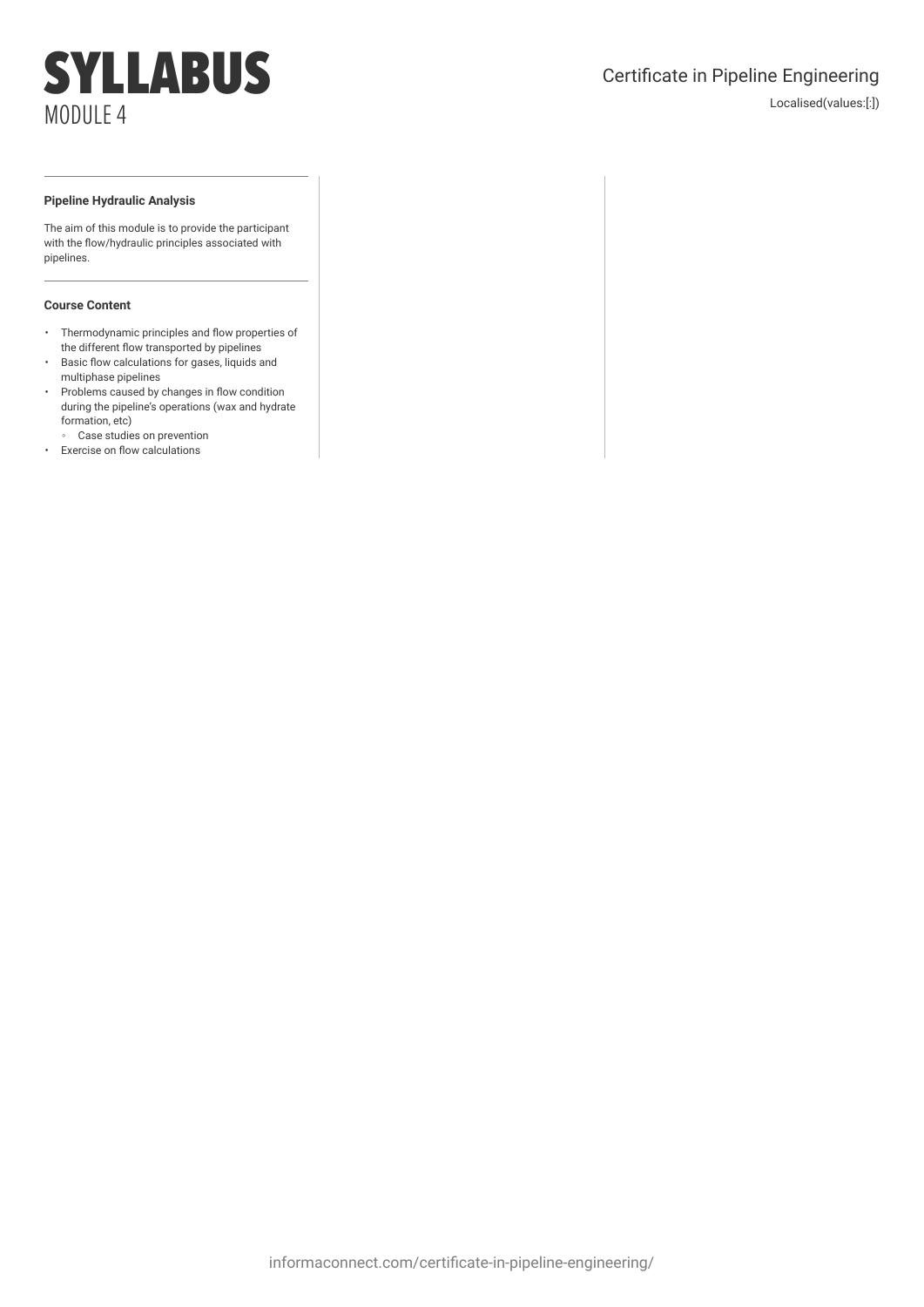## Certificate in Pipeline Engineering

Localised(values:[:])

### **Defect Assessment on Pipelines**

This module provides a description of defects in pipelines, including pipe manufacturing defects and inservice defects, how they affect pipeline integrity, and how it can be technically assessed.

- Definition of the types of defects on pipelines, including failure statistics and the relative causes of pipeline failures
- Failure modes and a description of how pipelines fail
- Defect assessment, including the different codes and standards used to carry out fit-for-purpose assessments of defects and damage
- Design code and standard requirements
- Introduction to pipeline engineering critical assessment (ECA)
- Case studies on pipeline defects
- Exercise on defect identification and assessment